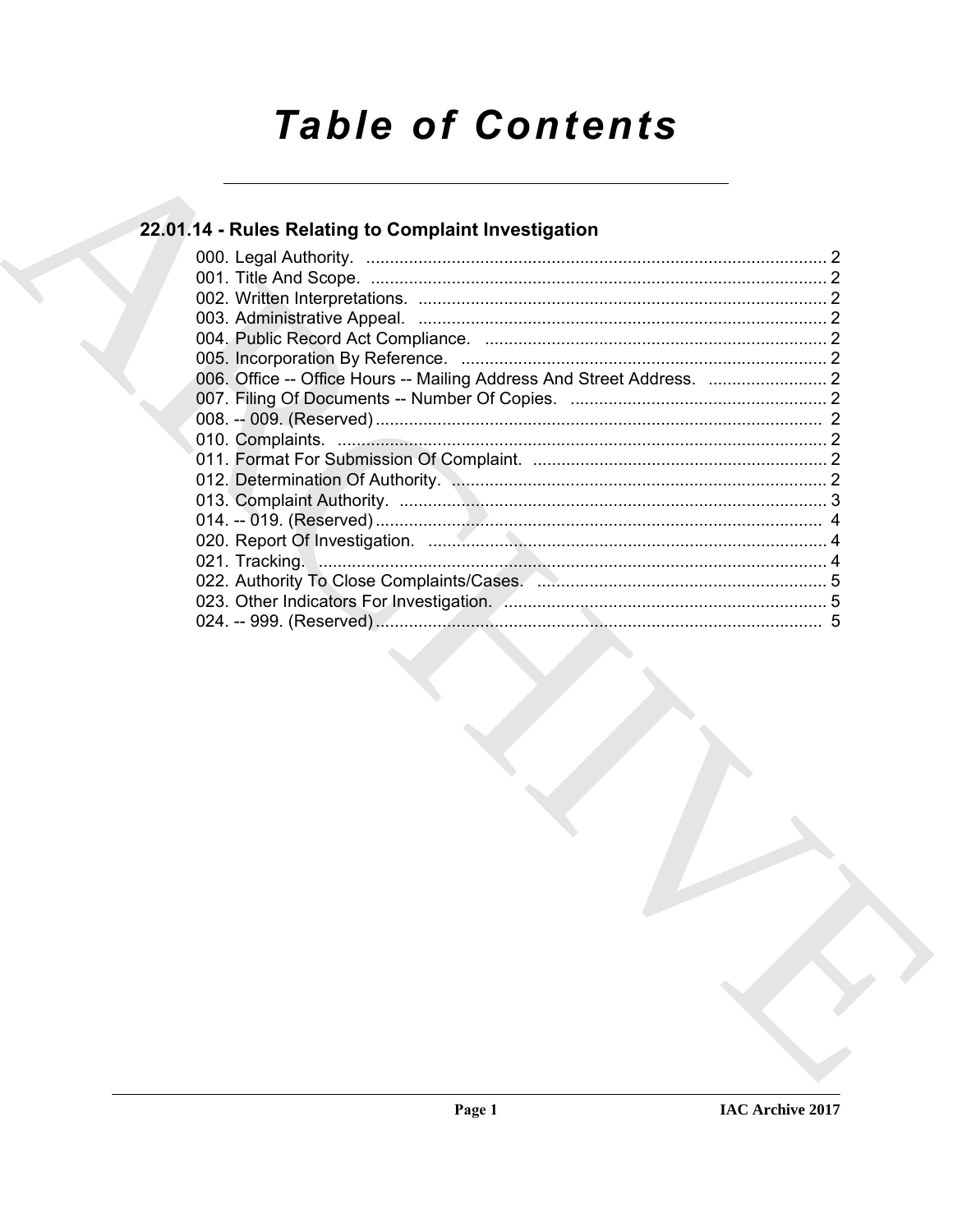### **IAC Archive 2017**

### **IDAPA 22 TITLE 01 CHAPTER 14**

### **22.01.14 - RULES RELATING TO COMPLAINT INVESTIGATION**

### <span id="page-1-1"></span><span id="page-1-0"></span>**000. LEGAL AUTHORITY.**

Pursuant to Section 54-1806(2), Idaho Code, the Idaho State Board of Medicine (Board) is authorized to promulgate rules for the receipt and investigation of complaints.

### <span id="page-1-2"></span>**001. TITLE AND SCOPE.**

These rules shall be cited as IDAPA 22.01.14, "Rules Relating to Complaint Investigation." (3-30-01)

### <span id="page-1-3"></span>**002. WRITTEN INTERPRETATIONS.**

Written interpretations of these rules in the form of explanatory comments accompanying the notice of proposed rulemaking that originally proposed the rules and review of comments submitted in the rulemaking process in the adoption of these rules are available for review and copying at cost from the Board, 1755 Westgate Drive, Suite 140, Box 83720 Boise, Idaho 83720-0058. Box 83720 Boise, Idaho 83720-0058.

### <span id="page-1-4"></span>**003. ADMINISTRATIVE APPEAL.**

All contested cases shall be governed by the provisions of IDAPA 04.11.01, "Idaho Rules of Administrative Procedures of the Attorney General" and this chapter. (3-30-01)

### <span id="page-1-5"></span>**004. PUBLIC RECORD ACT COMPLIANCE.**

These rules have been promulgated according to the provisions of Title 67, Chapter 52, Idaho Code, and are public records. (3-30-01) records.  $(3-30-01)$ 

### <span id="page-1-6"></span>**005. INCORPORATION BY REFERENCE.**

There are no documents incorporated by reference into this rule. (3-30-01)

### <span id="page-1-7"></span>006. OFFICE -- OFFICE HOURS -- MAILING ADDRESS AND STREET ADDRESS.

**CHAPTER 14**<br> **CHAPTER 14**<br> **CHAPTER 14**<br> **CHAPTER 14**<br> **CHAPTER 16 (16)**  $\frac{1}{2}$  **CHAPTER 16** (16) **CHAPTER 16** (16) **CHAPTER 16** (**CHAPTER 16) CHAPTER** 16 (**CHAPTER 16) CHAPTER CONFIDENT C C C C C C** The central office of the Board shall be in Boise, Idaho. The Board's mailing address, unless otherwise indicated, shall be Idaho State Board of Medicine, Statehouse Mail, Boise, Idaho 83720. The Board's street address is 1755 Westgate Drive, Suite 140, Boise, Idaho 83704. The telephone number of the Board is (208) 327-7000. The Board's facsimile (FAX) number is (208) 377-7005. The Board's website is www.bom.idaho.gov. The Board's office hours for filing documents are  $8:00$  a.m. to  $5:00$  p.m. MST. (4-4-13)

### <span id="page-1-16"></span><span id="page-1-8"></span>**007. FILING OF DOCUMENTS -- NUMBER OF COPIES.**

All documents in rulemaking or contested case proceedings must be filed with the office of the Board. The original and one (1) electronic copy of all documents must be filed with the office of the Board. (4-4-13)

### <span id="page-1-9"></span>**008. -- 009. (RESERVED)**

### <span id="page-1-13"></span><span id="page-1-10"></span>**010. COMPLAINTS.**

All received complaints, related to allegations against health care providers regulated by the Board, shall be referred to the appropriate Quality Assurance Specialist (QAS). to the appropriate Quality Assurance Specialist (QAS).

### <span id="page-1-17"></span><span id="page-1-11"></span>**011. FORMAT FOR SUBMISSION OF COMPLAINT.**

Complaints shall be submitted in writing to the Board, and include, but are not limited to, the name of the provider, the approximate date of the incident or care, the concerns regarding the incident or care, and the complainant's signature, telephone number, and address. (4-4-13) signature, telephone number, and address.

### <span id="page-1-14"></span><span id="page-1-12"></span>**012. DETERMINATION OF AUTHORITY.**

After preliminary investigation, a QAS shall determine if the complaint falls within the Board's statutory authority as defined in the appropriate practice act and rules. Questions related to jurisdiction shall be referred to the Executive Director and/or Board Counsel. (4-4-13) Director and/or Board Counsel.

<span id="page-1-15"></span>**Outside Statutory Authority**. If the complaint falls outside of the Board's statutory authority, the QAS shall notify the complainant in writing and may offer referral to an appropriate agency, if indicated. The Board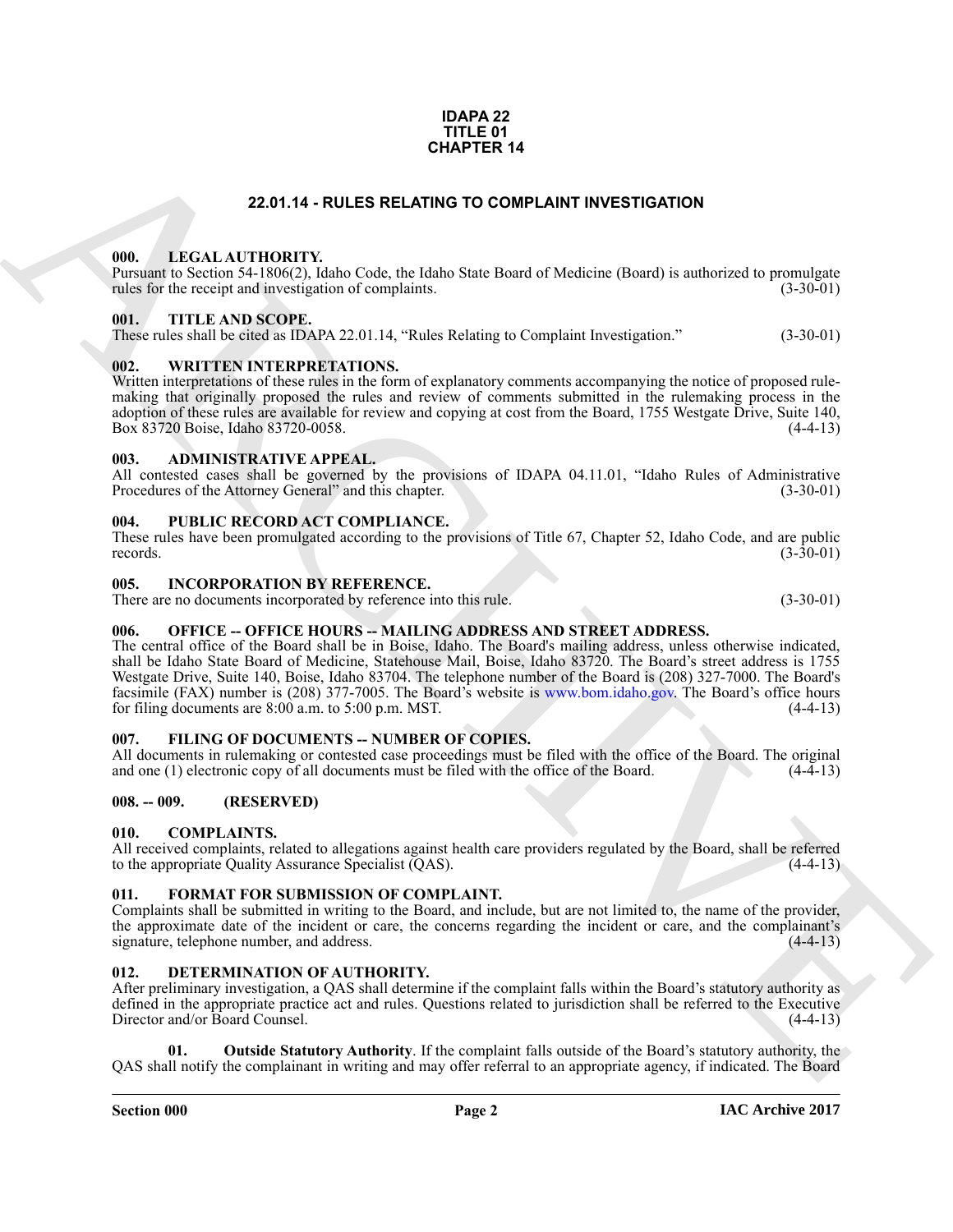<span id="page-2-3"></span>

|      |                 | Each complaint determined to be outside the Board's statutory authority shall be reviewed by the Committee on<br>Professional Discipline at its next scheduled meeting.                                                                       |                                                                                                                | $(4-4-13)$                 |
|------|-----------------|-----------------------------------------------------------------------------------------------------------------------------------------------------------------------------------------------------------------------------------------------|----------------------------------------------------------------------------------------------------------------|----------------------------|
|      | 02.             | Within Statutory Authority. If the complaint falls within the Board's authority, the QAS shall:                                                                                                                                               |                                                                                                                | $(4-4-13)$                 |
|      | a.              | Establish a complaint file;                                                                                                                                                                                                                   |                                                                                                                | $(3-30-01)$                |
|      | b.              | Assign a case number;                                                                                                                                                                                                                         |                                                                                                                | $(3-30-01)$                |
|      | c.              | Enter the complaint information into the Board's database.                                                                                                                                                                                    |                                                                                                                | $(4-4-13)$                 |
|      | d.              | Correspond in writing to the complainant within ten (10) business days, when possible, and provide<br>written information regarding the complaint process;                                                                                    |                                                                                                                | $(4-4-13)$                 |
|      |                 | Correspond in writing to the provider within ten (10) business days, when possible, explaining the<br>nature of the complaint and provide written information regarding the complaint process;                                                |                                                                                                                | $(4-4-13)$                 |
|      | f.              | Monitor the case to insure the provider has replied and correspond in writing to the complainant<br>and the provider advising of the case's status at least every forty-five (45) to sixty (60) days.                                         |                                                                                                                | $(4-4-13)$                 |
|      |                 | The QAS may request any additional information deemed necessary to fully investigate the<br>complaint, including but not limited to:                                                                                                          |                                                                                                                | $(3-15-02)$                |
|      | $\mathbf{i}$ .  | Interviewing the complainant and the respondent;                                                                                                                                                                                              |                                                                                                                | $(3-15-02)$                |
|      |                 |                                                                                                                                                                                                                                               |                                                                                                                |                            |
|      | ii.             | Requesting additional records, documents, or statements; and                                                                                                                                                                                  |                                                                                                                |                            |
| 013. | iii.            | Collecting collateral information.<br><b>COMPLAINT AUTHORITY.</b>                                                                                                                                                                             |                                                                                                                | $(3-15-02)$<br>$(3-15-02)$ |
|      | <b>CATEGORY</b> | At the time the case is opened, the QAS shall assign a priority rating* (*rating may change at any point in the<br>investigation as new information is received) to the investigation according to the following table:<br><b>DESCRIPTION</b> | <b>EXAMPLE</b>                                                                                                 |                            |
|      | 1               | Imminent, or current danger to the public.                                                                                                                                                                                                    | Impairment by psychiatric or substance<br>abuse problems.                                                      |                            |
|      | 2               | Threat to the public, currently monitored or<br>controlled.                                                                                                                                                                                   | Retired, incarcerated, enrolled in<br>recognized treatment program poses<br>no immediate threat to the public. |                            |
|      | 3               | Identified as having practice, skills, or<br>judgment concern considered a potential<br>threat to the public.                                                                                                                                 | Prescribing concerns, isolated incident<br>of error, negligence, or misconduct.                                |                            |
|      | 4               | Medium to low risk to public.                                                                                                                                                                                                                 | Improper delegation<br>Disciplinary action in another state                                                    |                            |

### <span id="page-2-1"></span><span id="page-2-0"></span>**013. COMPLAINT AUTHORITY.**

<span id="page-2-2"></span>

| <b>CATEGORY</b> | <b>DESCRIPTION</b>                                                                                            | <b>EXAMPLE</b>                                                                                                 |
|-----------------|---------------------------------------------------------------------------------------------------------------|----------------------------------------------------------------------------------------------------------------|
| 1               | Imminent, or current danger to the public.                                                                    | Impairment by psychiatric or substance<br>abuse problems.                                                      |
| $\overline{2}$  | Threat to the public, currently monitored or<br>controlled.                                                   | Retired, incarcerated, enrolled in<br>recognized treatment program poses<br>no immediate threat to the public. |
| 3               | Identified as having practice, skills, or<br>judgment concern considered a potential<br>threat to the public. | Prescribing concerns, isolated incident<br>of error, negligence, or misconduct.                                |
| 4               | Medium to low risk to public.                                                                                 | Improper delegation<br>Disciplinary action in another state                                                    |
| 5               | Low risk to public.                                                                                           | Paperwork problems<br>Record keeping issues<br>Failure to transfer medical records.                            |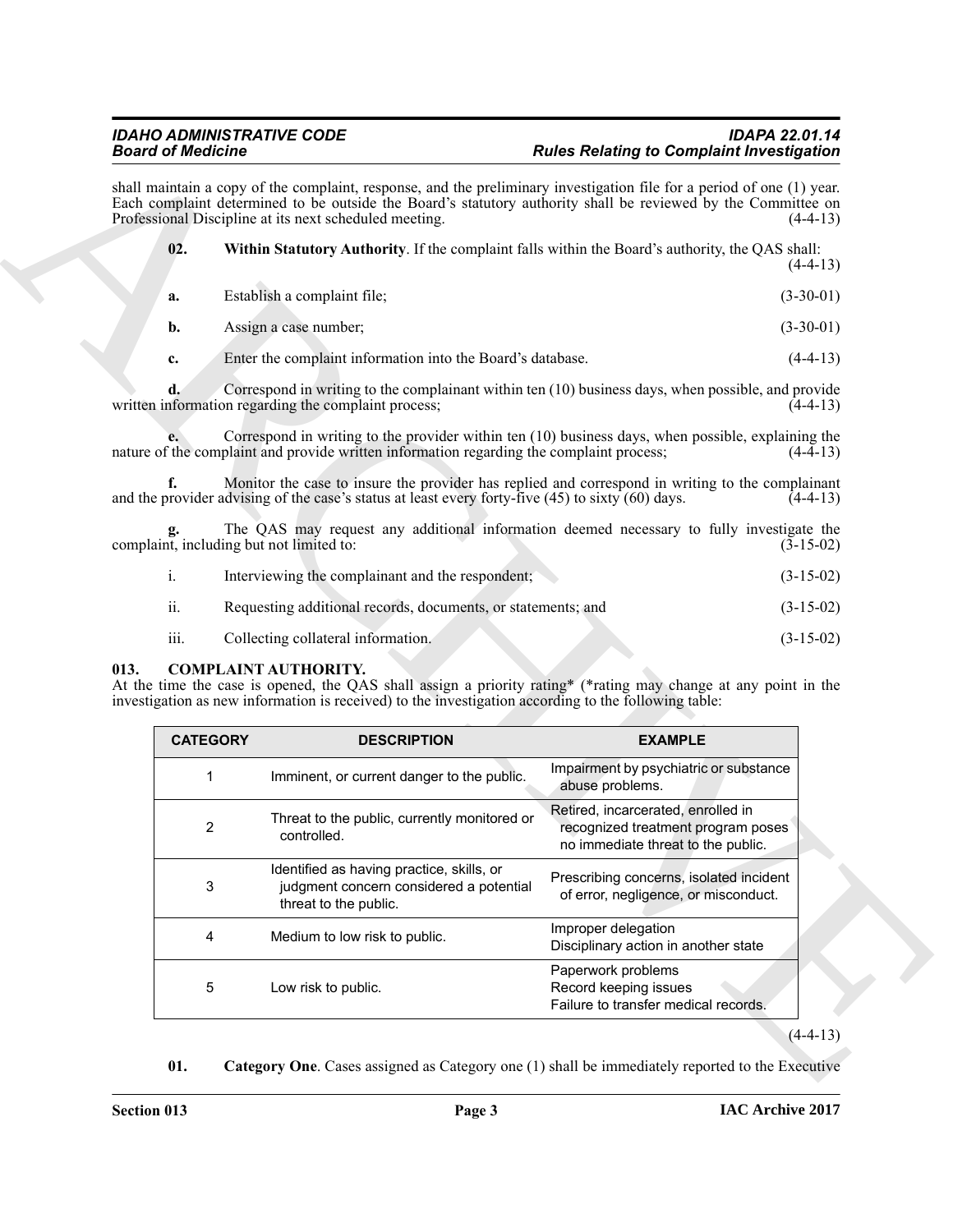<span id="page-3-3"></span>Director for appropriate action. (4-4-13)

**02. Category Two**. Cases assigned as Category two (2) is shall be reported to the Executive Director for appropriate action.  $(4-4-13)$ 

### <span id="page-3-0"></span>**014. -- 019. (RESERVED)**

### <span id="page-3-4"></span><span id="page-3-1"></span>**020. REPORT OF INVESTIGATION.**

Upon receipt of the response and documentation obtained from the investigation, QAS shall prepare a report containing the following:  $(4-4-13)$ 

- <span id="page-3-8"></span>**01.** Provider Information. The name of the provider, address, specialty, and date of Board meeting.  $(4-4-13)$
- <span id="page-3-7"></span>**02.** Previous Complaints. A summary of previous complaints lodged against the provider. (4-4-13)
- <span id="page-3-9"></span><span id="page-3-5"></span>**03. Complaint Concerns**. A copy and summary of the complainant's concerns. (4-4-13)
- **04. Provider's Response**. A copy and summary of the provider's response. (4-4-13)
- <span id="page-3-11"></span><span id="page-3-10"></span><span id="page-3-6"></span>**05.** QAS Review. A summary of the QAS review of medical records/documentation.  $(4-4-13)$

**06.** Copies of Documents. Additional copies of documents may be attached as indicated by the nature mplaint, response, and summary. (4-4-13) of the complaint, response, and summary.

**07.** Summary of Additional Information. A copy and written summary of any additional interviews nation collected in the course of the investigation. (4-4-13) or information collected in the course of the investigation.

### <span id="page-3-12"></span><span id="page-3-2"></span>**021. TRACKING.**

The Board, upon review and consideration of the recommendation made by the Committee on Professional Discipline (Committee) or respective Board or Committee, makes a determination upon the merits of the case and may take action to impose sanctions or limitations or conditions on licenses or permits issued:  $(4-4-13)$ may take action to impose sanctions or limitations or conditions on licenses or permits issued:

<span id="page-3-13"></span>**01. Case Is Closed**. If the Board determines to close, the QAS shall correspond in writing to the complainant and provider notifying each of the Board's final determination and action subject to federal and state  $l$ aw.  $(4-4-13)$ 

<span id="page-3-15"></span>**02. Further Investigation Is Requested**. If the Board determines further investigation is necessary to fully adjudicate the case, the QAS shall obtain the requested information and prepare a summary as described in Section 020. The complainant and provider shall be notified in writing of the Board determination and the case's status. (4-4-13) status.  $(4-4-13)$ 

**Example of Complete Control in the Control of Complete Control in the Control of Control of Control in the Control of Control in the Control of Control of Control in the Control of Control of Control in the Control of Co 03. Consultant Is Requested**. If the Board determines a medical consultant is necessary to fully adjudicate the case, the QAS shall engage an appropriate medical consultant to review the case and submit a written report of findings to the Board. Such medical consultant may be recently retired from or currently in a clinical practice similar to the named provider. The Board shall define the focus, scope and depth of the medical consultant's review. The medical consultant shall be: (4-4-13) review. The medical consultant shall be:

<span id="page-3-14"></span>**a.** Board certified; (3-15-02)

**b.** Free from current Board review such as no open complaints or pending formal action; and (4-4-13)

**c.** Free from conflicts and disqualification. Medical consultants shall disqualify themselves and, on motion of any interested party may, on proper showing, be disqualified in any proceeding concerning which they<br>have an actual conflict of interest or bias which interferes with their fair and impartial service. (4-4-13) have an actual conflict of interest or bias which interferes with their fair and impartial service.

**d.** The medical consultant must sign an independence statement before commencing the review.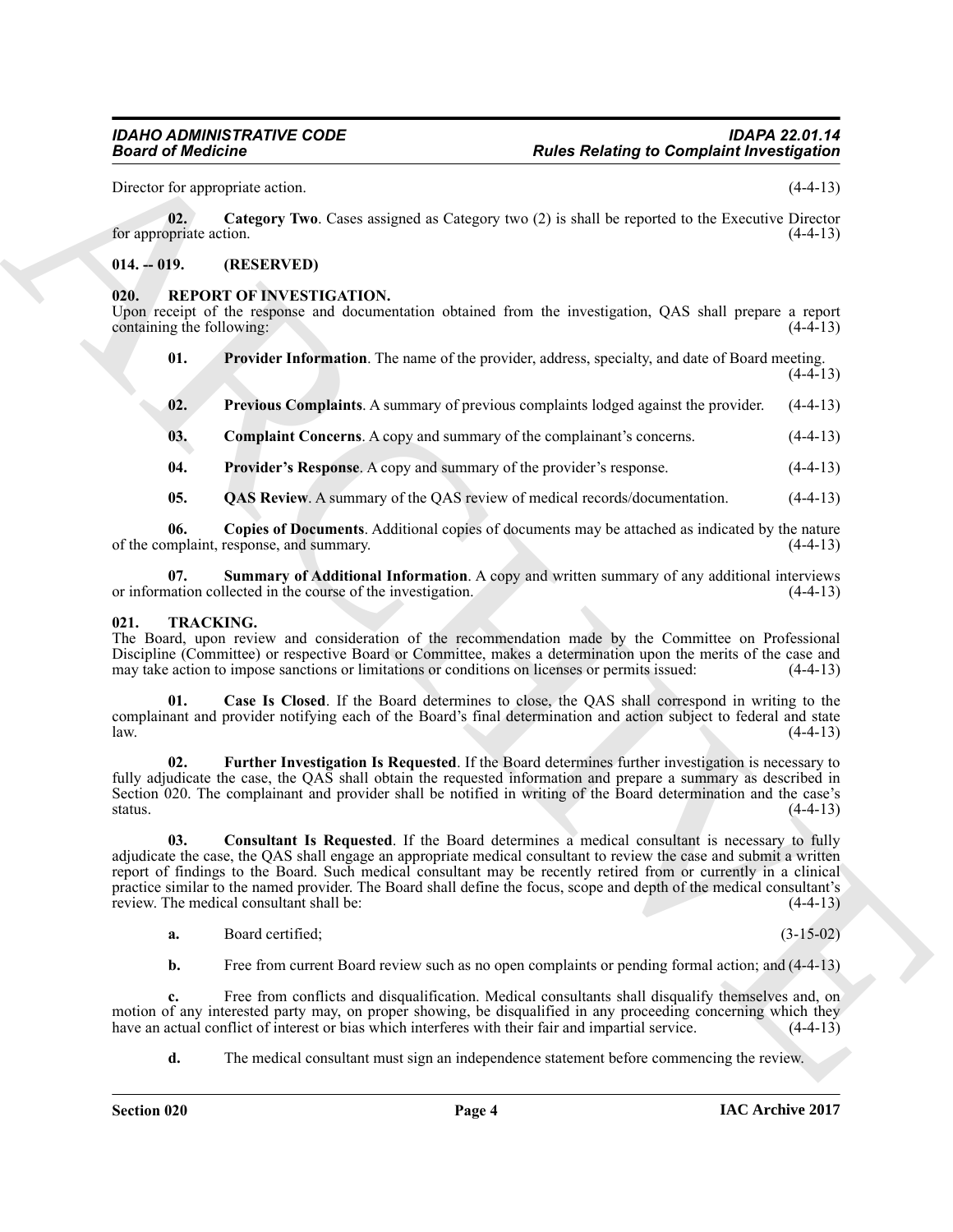$(4-4-13)$ 

<span id="page-4-10"></span>**04. Stipulation and Order Is Issued**. If the Board determines the case warrants issuance of a stipulation and order, a Board attorney shall generate the stipulation and order and submit to the named provider for signature. The QAS shall complete the stipulation checklist as indicated by the nature of the stipulation, identify the monitoring requirements and establish a monitoring plan for the provider. (4-4-13)

<span id="page-4-8"></span>**05.** Other Disciplinary Action Directed. If the Board determines other disciplinary actions are d, the OAS shall act under the guidance of the Executive Director and/or Board counsel. (4-4-13) warranted, the QAS shall act under the guidance of the Executive Director and/or Board counsel.

<span id="page-4-7"></span>**06. Opportunity to Meet With Committee**. The named provider shall be provided an opportunity to h the Committee or Board staff prior to the initiation of formal disciplinary proceedings. (4-4-13) meet with the Committee or Board staff prior to the initiation of formal disciplinary proceedings.

<span id="page-4-9"></span>**07. Recording of Board Action**. The QAS shall update the database and the case file to reflect the Board's determination and action on the reviewed cases. (4-4-13)

### <span id="page-4-3"></span><span id="page-4-0"></span>**022. AUTHORITY TO CLOSE COMPLAINTS/CASES.**

The Board is solely authorized to close complaints and cases. All complaints and cases must be presented to the respective Board for consideration and recommendation to the Board. (4-4-13)

### <span id="page-4-4"></span><span id="page-4-1"></span>**023. OTHER INDICATORS FOR INVESTIGATION.**

<span id="page-4-6"></span><span id="page-4-5"></span>**01. Board Investigations**. The Board may commence any investigation on its own initiative or on the performance indicators. (4-4-13) basis on performance indicators.

**Example of Control in the Control in the Control in the Control in the Control in the Control in the Control in the Control in the Control in the Control in the Control in the Control in the Control in the Control in the 02. Performance Indicators**. Performance indicators that may be used include, but are not limited to: (3-15-02) **a.** Frequent changes in geographical practice location. (3-15-02) **b.** Number of inactive licenses held. (3-15-02) **c.** Number of malpractice complaints. (3-15-02) **d.** Number of complaints lodged with the Board. (4-4-13) **e.** Failure to receive specialty board certification. (3-15-02) **f.** Changes in area/specialty of practice without formal retraining.  $(3-15-02)$ **g.** Health status. (3-15-02) **h.** Illness. Mental or physical illness, including but not limited to, deterioration through the aging or loss of motor skill; or excessive use or abuse of drugs, including alcohol.  $(4-4-13)$ process, or loss of motor skill; or excessive use or abuse of drugs, including alcohol. **i.** Prescribing practices. (3-15-02)

**j.** Physicians without hospital privileges or medical practice affiliation who are not routinely subject eview.  $(3-15-02)$ to peer review.

**k.** Provider performance and outcome data received from sources such as Professional Review Organizations. (4-4-13) **l.** Disciplinary reports from managed care organizations. (3-15-02) **m.** Disciplinary reports by other state and government agencies. (4-4-13) **024. -- 999. (RESERVED)**

<span id="page-4-2"></span>